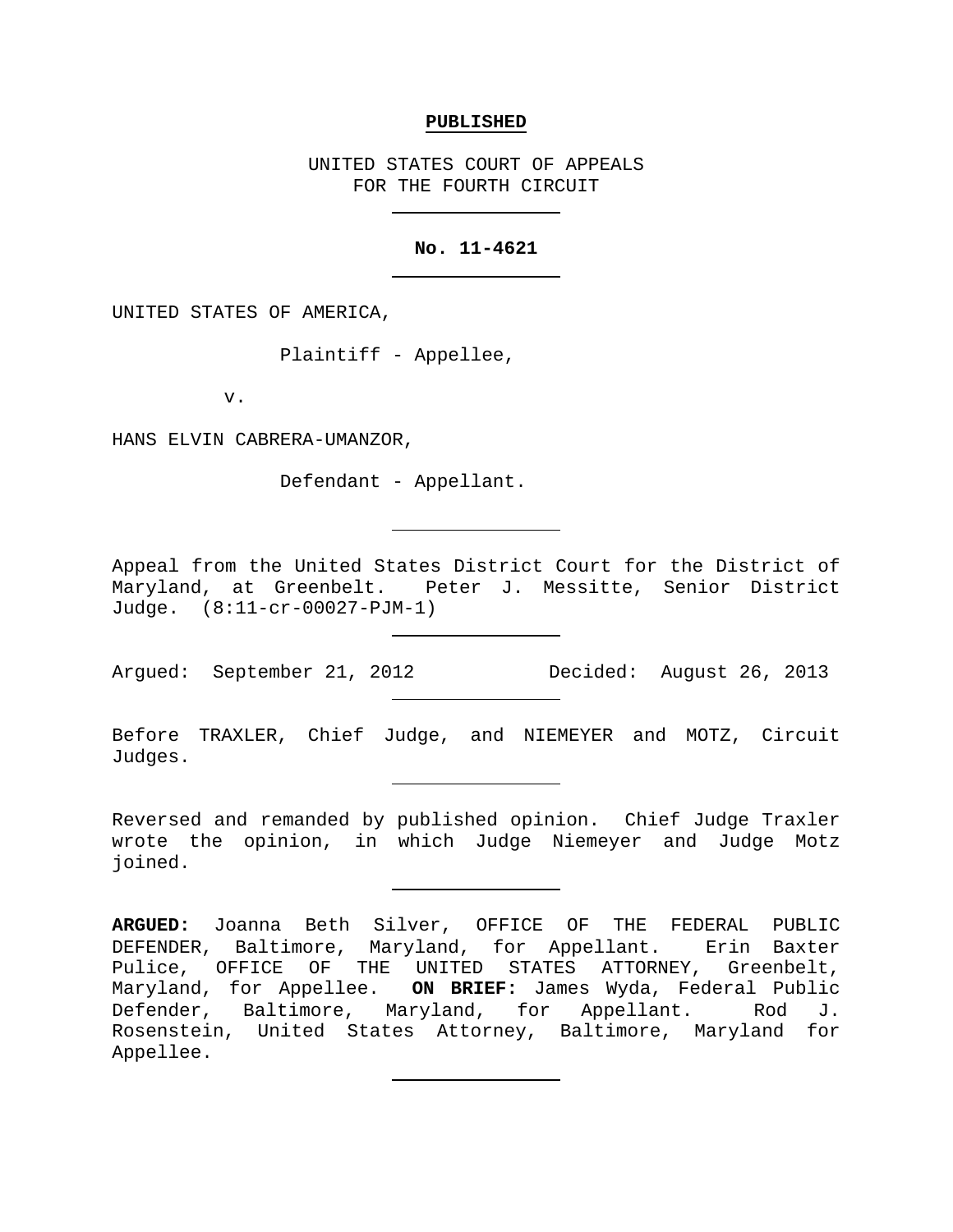TRAXLER, Chief Judge:

Hans Cabrera-Umanzor pleaded guilty to unlawful re-entry of a removed alien after an aggravated felony conviction. See 8 U.S.C. § 1326(a)(1). Applying what is generally referred to as the "modified categorical approach," the district court determined that Cabrera's prior conviction under Maryland's child abuse statute was a "crime of violence" under U.S.S.G. §  $2L1.2(b)(1)(A)(ii)$ . The district court therefore increased Cabrera's base offense by 16 levels, see id., and sentenced Cabrera to 41 months' imprisonment. Cabrera appeals, challenging the application of the 16-level enhancement. Given our recent decision in United States v. Gomez, 690 F.3d 194 (4th Cir. 2012), and the Supreme Court's even more recent decision in Descamps v. United States, 133 S. Ct. 2276 (2013), we agree with Cabrera that the modified categorical approach is inapplicable and that under the categorical approach, his prior conviction is not a crime of violence.

## I.

Sentencing for § 1326 offenses is governed by U.S.S.G. § 2L1.2. The Guideline establishes a base offense level of 8, see id. § 2L1.2(a), and provides for various offense-level enhancements depending on the specific characteristics of the defendant's offense, see id. § 2L1.2(b). At issue in this case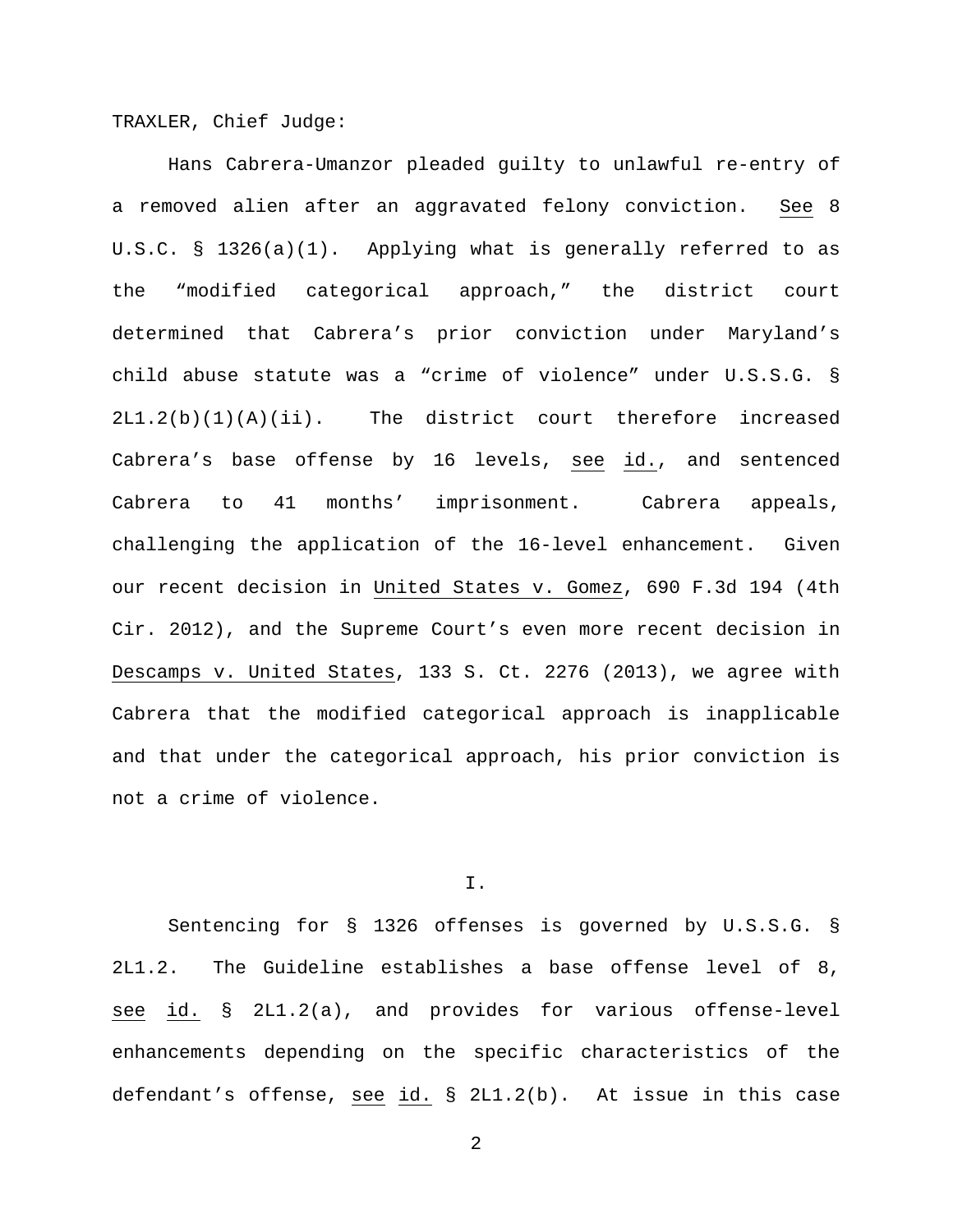is the 16-level enhancement that applies in cases where the defendant was deported after "a conviction for a felony that is . . . a crime of violence."  $U.S.S.G. S 2L1.2(b)(1)(A)(ii)$ . The Commentary to § 2L1.2 defines "crime of violence" as

any of the following offenses under federal, state, or local law: Murder, manslaughter, kidnapping, aggravated assault, forcible sex offenses (including where consent to the conduct is not given or is not legally valid, such as where consent to the conduct is involuntary, incompetent, or coerced), statutory rape, sexual abuse of a minor, robbery, arson, extortion, extortionate extension of credit, burglary of a dwelling, or any other offense under federal, state, or local law that has as an element the use, attempted use, or threatened use of physical force against the person of another.

U.S.S.G. § 2L1.2 cmt. n.1(B)(iii); see United States v. Peterson, 629 F.3d 432, 435 (4th Cir. 2011) (Guidelines commentary "is authoritative and binding, unless it violates the Constitution or a federal statute, or is inconsistent with, or plainly erroneous reading of the Guideline itself." (internal quotation marks omitted)).

When determining whether a prior conviction triggers a Guidelines sentencing enhancement, we approach the issue categorically, looking "only to the fact of conviction and the statutory definition of the prior offense." Taylor v. United States, 495 U.S. 575, 602 (1990). The categorical approach focuses on the elements of the prior offense rather than the conduct underlying the conviction; a prior conviction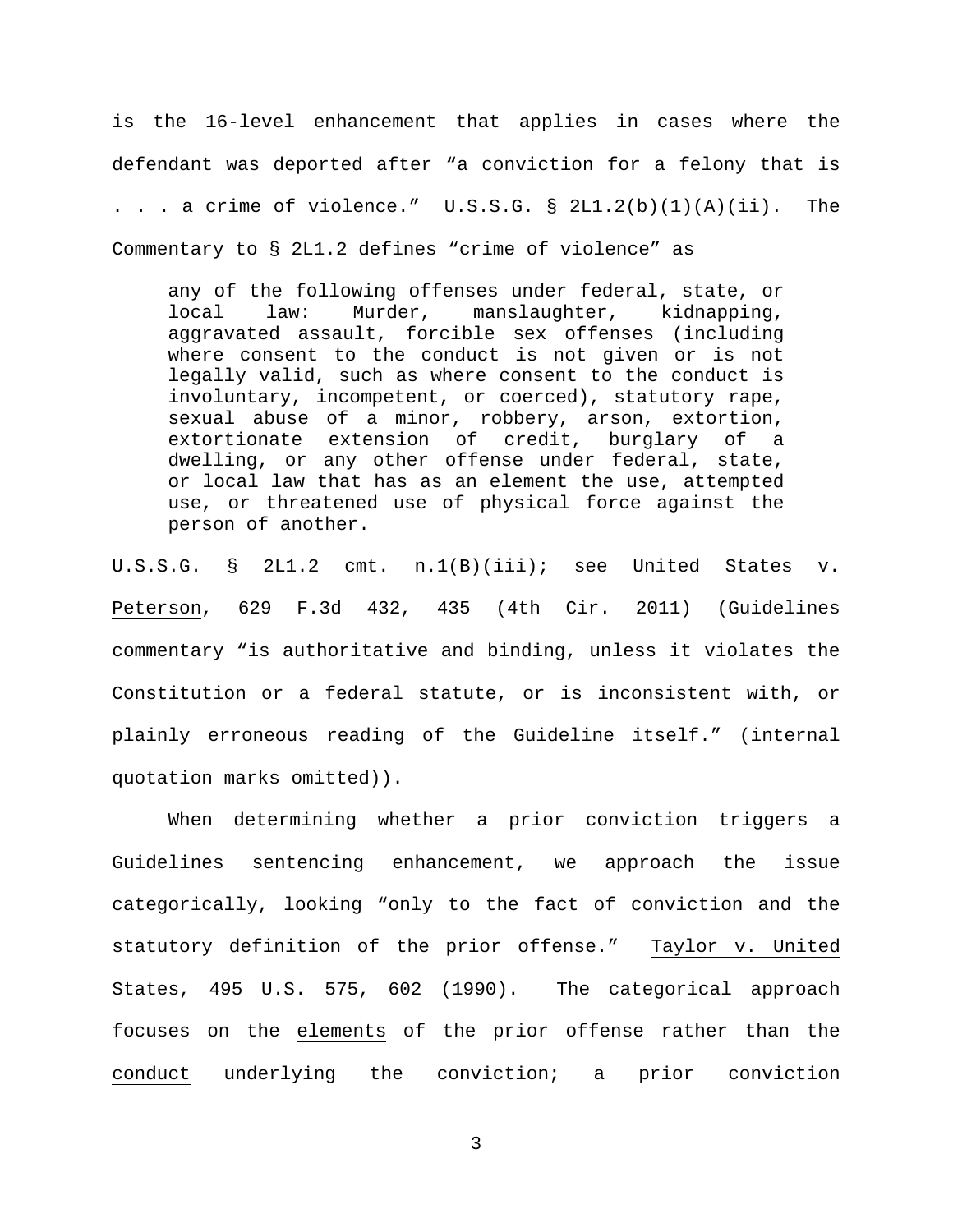constitutes a conviction for the enumerated offense if the elements of the prior offense "correspond[] in substance" to the elements of the enumerated offense. Id. at 599. "[W]here Congress has not indicated how a prior offense enumerated in a sentencing enhancement statute is to be interpreted, it should be understood to refer to 'the generic, contemporary meaning' of the crime." United States v. Rangel-Casteneda, 709 F.3d 373, 376 (4th Cir. 2013) (quoting Taylor, 495 U.S. at 598). The point of the categorical inquiry is not to determine whether the defendant's conduct could support a conviction for a crime of violence, but to determine whether the defendant was in fact convicted of a crime that qualifies as a crime of violence. See Descamps, 133 S. Ct. at 2288.

The inquiry is a bit different, however, in cases involving "divisible" statutes of conviction -- statutes that set out elements in the alternative and thus create multiple versions of the crime. See Descamps, 133 S. Ct. at 2284; Gomez, 690 F.3d at 199. If a defendant was convicted of violating a divisible statute, reference to the statute alone "does not disclose" whether the conviction was for a qualifying crime. Descamps, 133 S. Ct. at 2284. In such a case, the sentencing court may apply the modified categorical approach and consult certain approved "extra-statutory materials . . . to determine which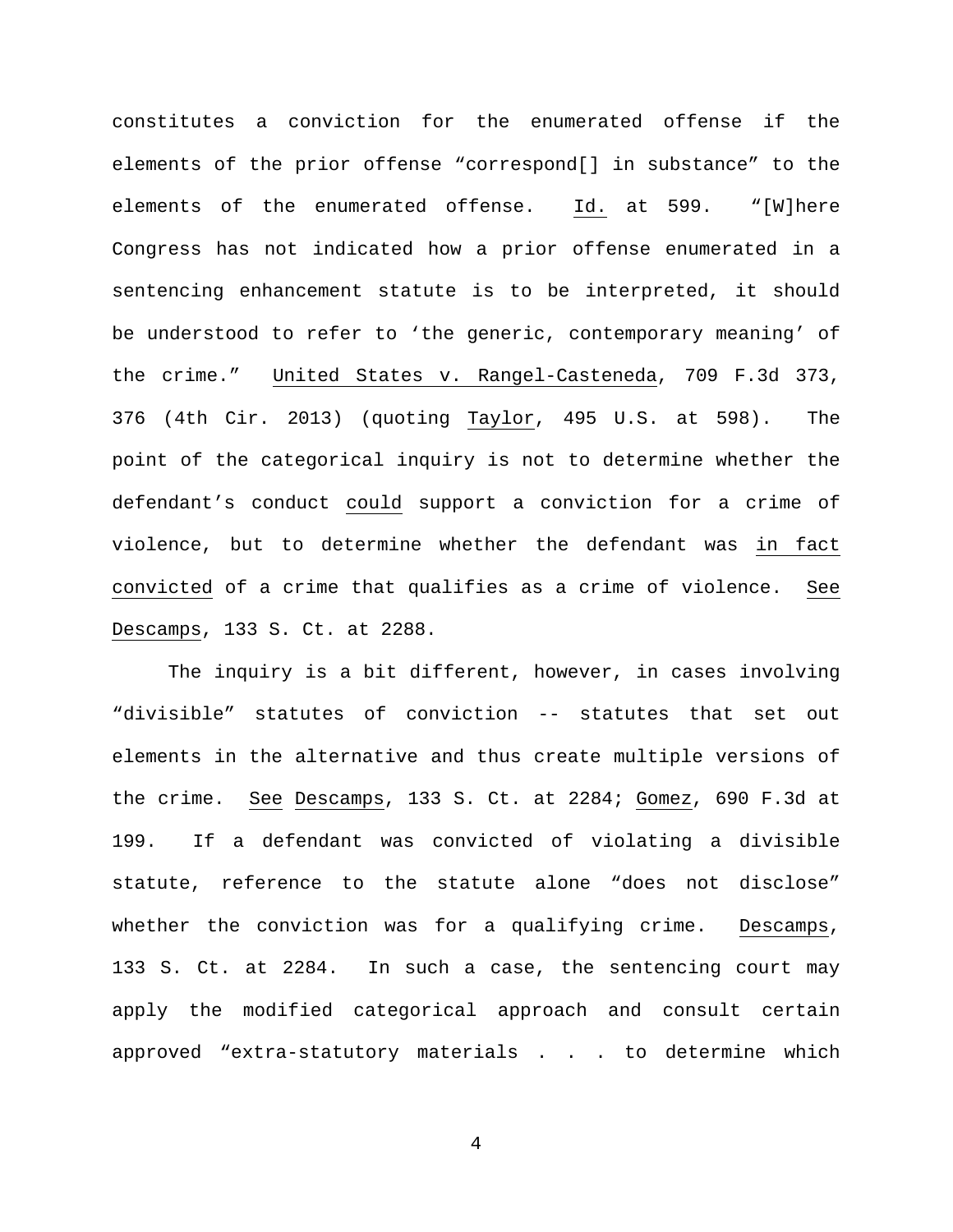statutory phrase was the basis for the conviction." Id. at 2285 (internal quotation marks omitted).

As the Supreme Court emphasized, however, the modified categorical approach, "serves a limited function: It helps effectuate the categorical analysis when a divisible statute, listing potential offense elements in the alternative, renders opaque which element played a part in the defendant's conviction." Descamps, 133 S. Ct. at 2283. Where the statute defines the offense broadly rather than alternatively, the statute is not divisible, and the modified categorical approach simply "has no role to play." Id. at 2285.

### II.

After admitting to having sexual intercourse with an 11 year-old girl when he was 19 years old, Cabrera pleaded guilty in 2001 in Maryland state court to a charge of causing abuse to a child. See Md. Code, art. 27, § 35C (2000). At a sentencing hearing conducted before the issuance of our opinion in Gomez or the Supreme Court's opinion in Descamps, the district court held that the modified categorical approach applied because some, but not all, of the conduct proscribed by § 35C would constitute a crime of violence. The court then concluded, without considering the elements of the state crime, that having sexual intercourse with an 11-year-old was a forcible sex offense and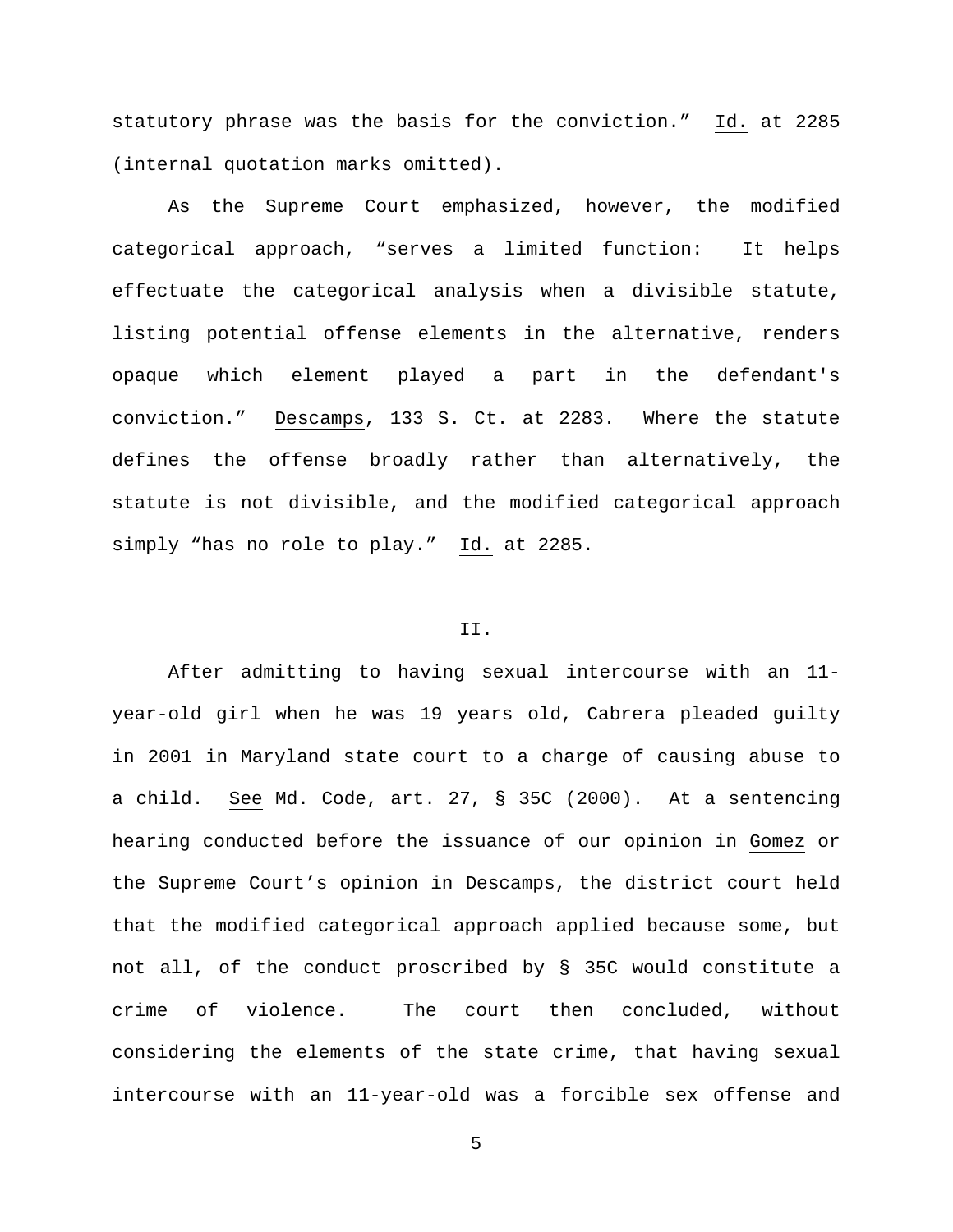thus a crime of violence under U.S.S.G. § 2L1.2. After application of the 16-level enhancement, Cabrera's total offense level was 21 and his advisory sentencing range was 41-51 months. The district court sentenced Cabrera to 41 months' imprisonment.

On appeal, Cabrera argues that § 35C is not divisible and that the district court therefore erred by applying the modified categorical approach. Cabrera further argues that a conviction for sexual abuse under § 35C is not a crime of violence under the categorical approach, because the elements of sexual abuse under § 35C do not include the elements of the relevant offenses enumerated in the Commentary. We agree.

## A.

At the time of Cabrera's offense, § 35C provided that "[a] parent or other person who has permanent or temporary care or custody or responsibility for the supervision of a child or a household or family member who causes abuse to the child is guilty of a felony." Md. Code, art. 27, § 35C(b)(1). The statute defined "abuse" as "(i) [t]he sustaining of physical injury by a child as a result of cruel or inhumane treatment or as a result of a malicious  $act . . . .$  or (ii) [s]exual abuse of a child, whether physical injuries are sustained or not." Id. §  $35C(a)(2)$ . As to "sexual abuse," the statute provided as follows: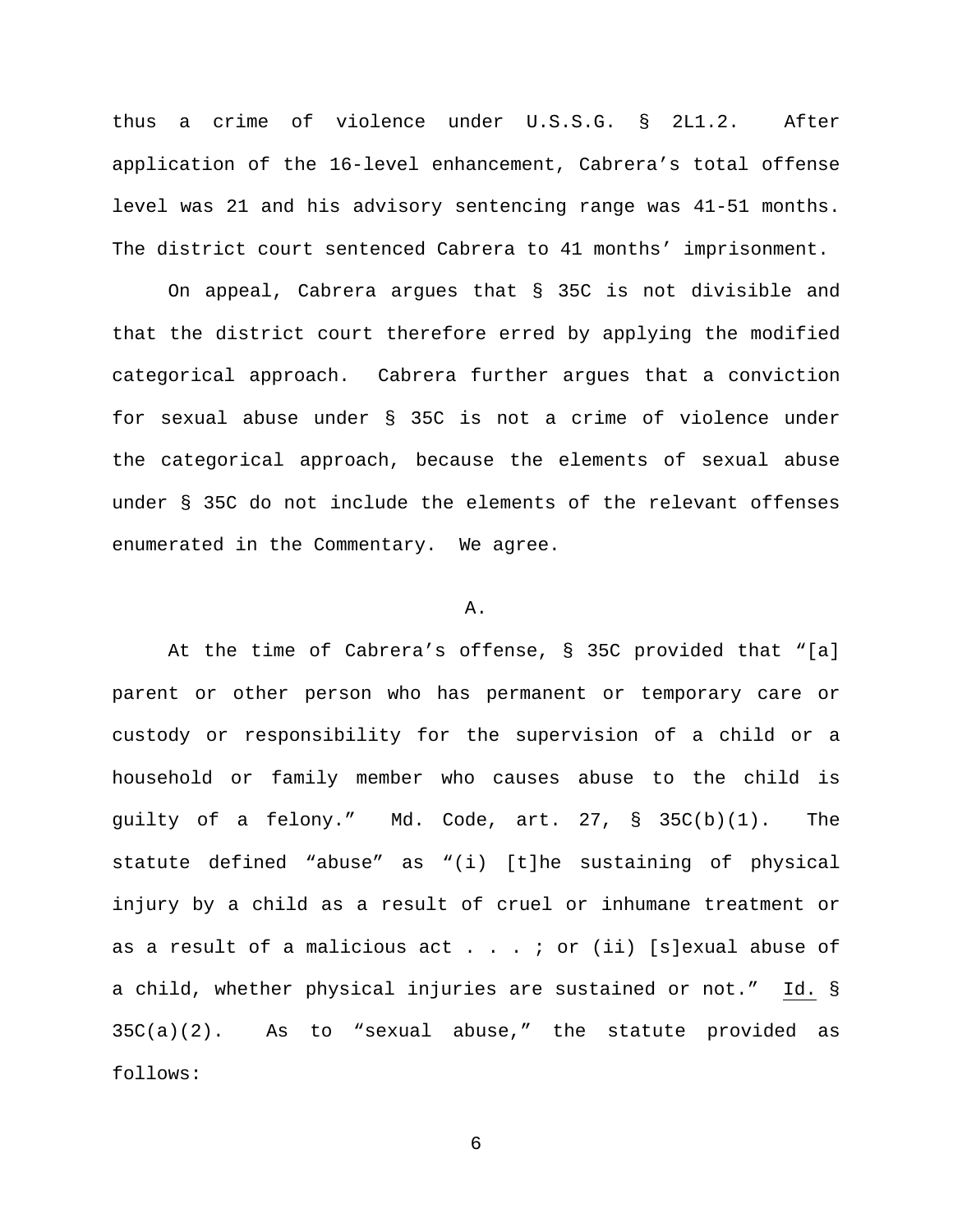(6)(i) "Sexual abuse" means any act that involves sexual molestation or exploitation of a child by a parent or other person who has permanent or temporary care or custody or responsibility for supervision of a child, or by any household or family member.

(ii) "Sexual abuse" includes, but is not limited to:

1. Incest, rape, or sexual offense in any degree;

2. Sodomy; and

3. Unnatural or perverted sexual practices.

Md. Code,  $art. 27, S. 35C(a)(6).$ <sup>[1](#page-6-0)</sup>

To convict a defendant of sexual abuse under § 35C thus requires proof of the following elements: "(1) that the defendant is a parent, family or household member, or had care, custody, or responsibility for the victim's supervision; (2) that the victim was a minor at the time; and (3) that the defendant sexually molested or exploited the victim by means of a specific act." Schmitt v. State, 63 A.3d 638, 643 (Md. Ct. Spec. App. 2013), cert. denied (Md. July 05, 2013) (Table, No. 103 Sept. Term 2013); see Tribbitt v. State, 943 A.2d 1260, 1265-66 (Md. 2008). The State is not obliged to prove that the defendant acted with the intent to gratify his sexual urges, see

<span id="page-6-0"></span> $1$  § 35C was repealed in 2002, and the crimes of physical abuse of a minor and sexual abuse of a minor were recodified<br>separately. See Md. Code, Crim. Law § 3-601 (physical abuse); See Md. Code, Crim. Law § 3-601 (physical abuse); id. § 3-602 (sexual abuse). Although there are minor differences in wording, there is no substantive difference between § 35C and its statutory successors. See Tribbitt v. State, 943 A.2d 1260, 1271 n.15 (Md. 2008).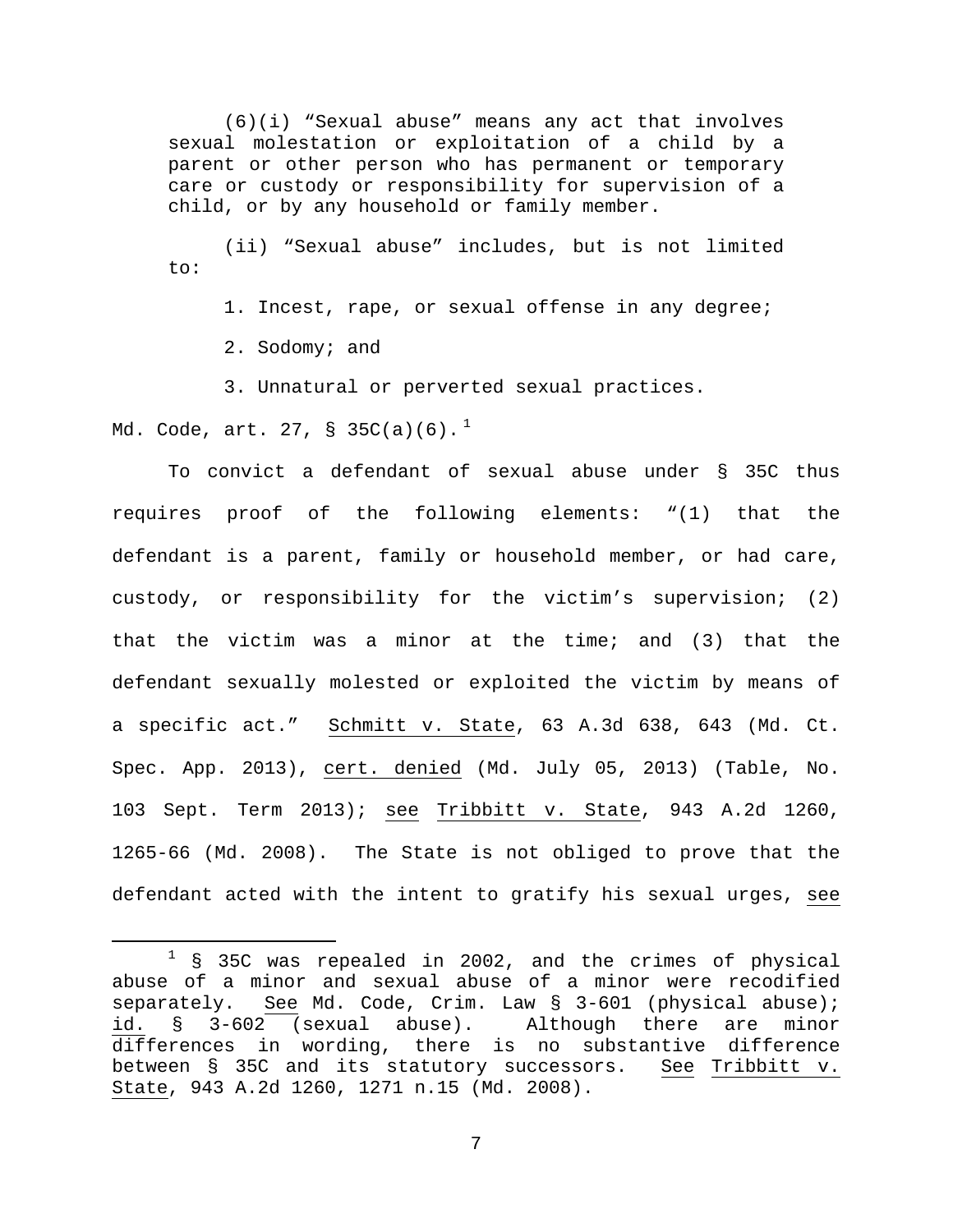Walker v. State, \_\_\_ A.3d \_\_\_, 2013 WL 3456566, at \*18 (Md. July 8, 2013); Tate v. State, 957 A.2d 640, 648 (Md. Ct. Spec. App. 2008), or that he used force or coercion to accomplish the crime, see Brackins v. State, 578 A.2d 300, 302 (Md. Ct. Spec. App. 1990). The defendant need not touch the victim to be guilty of sexual abuse. Indeed, a conviction for sexual abuse under § 35C does not require an affirmative act of any kind; criminal liability can be premised on the defendant's failure to prevent sexual abuse. See Walker, 2013 WL 3456566, at \*15 ("[C]hild sexual abuse includes not only an affirmative act but one's omission or failure to act to prevent molestation or exploitation when it is reasonably possible to act and when a duty to do so exists" (internal quotation marks and alteration omitted)).

#### B.

It is clear from its text that § 35C is generally divisible -- the statute prohibits the abuse of a child by a family member or a person with responsibility for the child's supervision, and it defines the "abuse" element in the alternative, as either physical abuse or sexual abuse. See Gomez, 690 F.3d at 201. And the alternative element of sexual abuse is itself alternatively defined as sexual molestation or sexual exploitation. See Walker, 2013 WL 3456566, at \*14.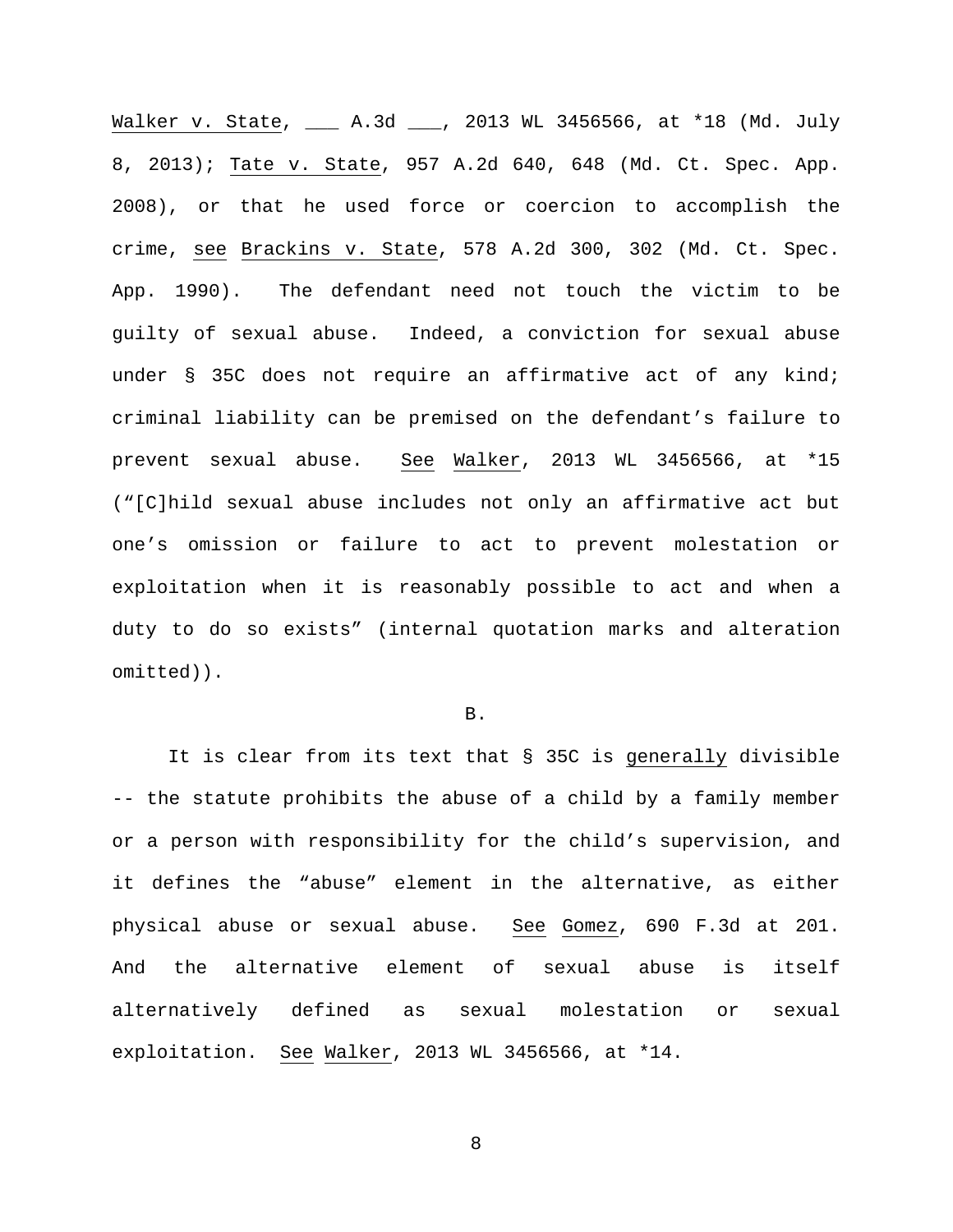General divisibility, however, is not enough; a statute is divisible for purposes of applying the modified categorical approach only if at least one of the categories into which the statute may be divided constitutes, by its elements, a crime of violence. See Descamps, 133 S. Ct. at 2285 (explaining that the modified categorical approach provides a "mechanism" for comparing the prior conviction to the generic offense "when a statute lists multiple, alternative elements, and so effectively creates several different crimes . . . . [and] at least one, but not all of those crimes matches the generic version" (emphasis added)); Gomez, 690 F.3d at 199 ("[C]ourts may apply the modified categorical approach to a statute only if it contains divisible categories of proscribed conduct, at least one of which constitutes -- by its elements -- a [qualifying conviction]."). In this case, the categories of conduct created by § 35C's alternative elements simply do not line up with the elements of any of the potentially applicable crimes of violence enumerated in the Commentary to U.S.S.G. § 2L1.2 -- forcible sex offense, sexual abuse of a minor, or statutory rape. See U.S.S.G. § 2L1.2 cmt. n.1(B)(iii).

Sexual abuse under § 35C does not amount to a generic "forcible sex offense" because a forcible sex offense requires the use or threatened use of force or compulsion, see United States v. Chacon, 533 F.3d 250, 257 (4th Cir. 2008), an element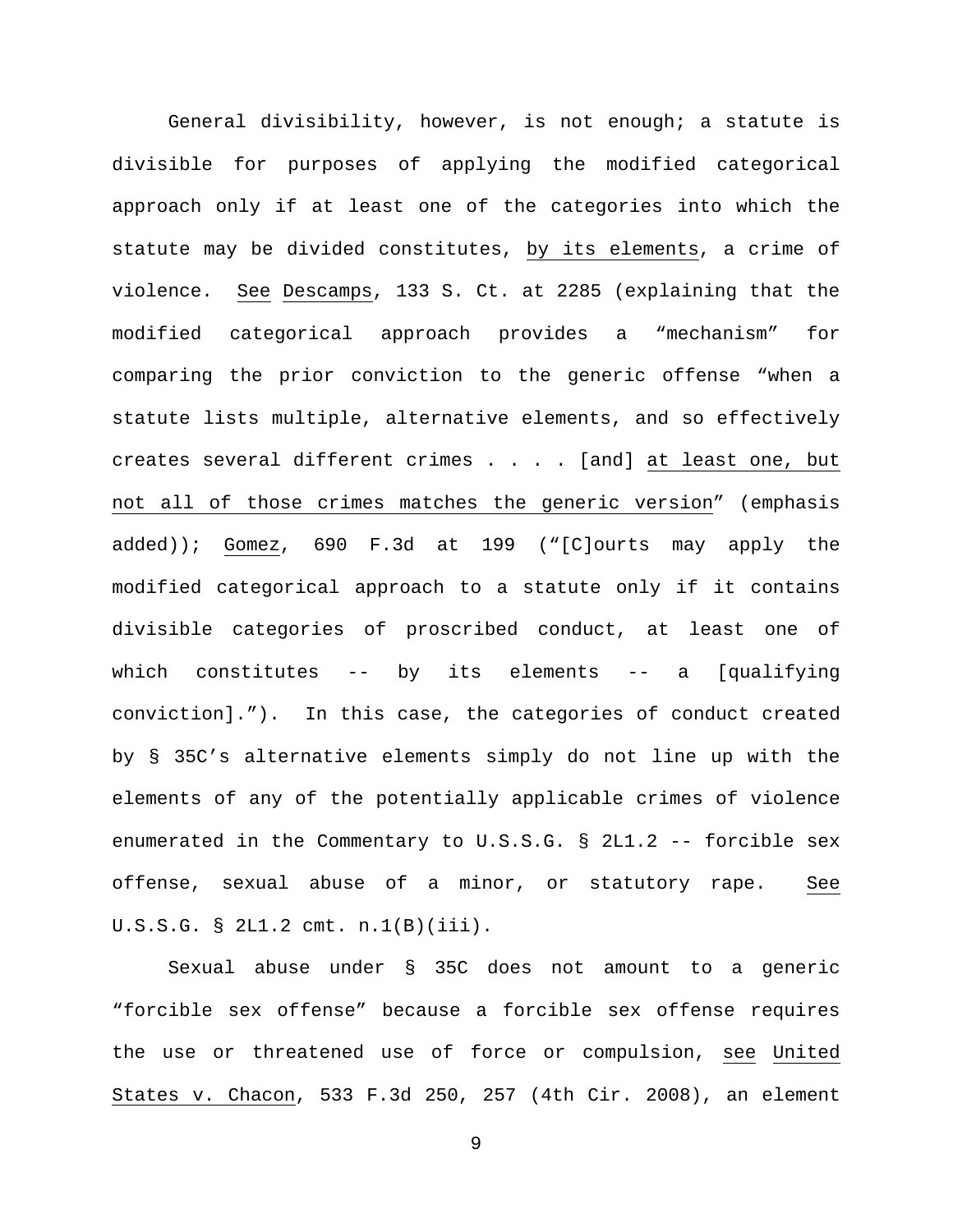not required under § 35C. See Walker, 2013 WL 3456566, at \*15; Brackins, 578 A.2d at 302. Sexual abuse under § 35C likewise does not amount to generic "sexual abuse of a minor," which we have defined as "physical or nonphysical misuse or maltreatment of a minor for a purpose associated with sexual gratification." United States v. Diaz-Ibarra, 522 F.3d 343, 352 (4th Cir. 2008) (internal quotation marks omitted). As previously noted, intent to gratify sexual urges is not an element of sexual abuse under § 35C. See Tate, 957 A.2d at 648. Finally, sexual abuse under § 35C does not amount to generic statutory rape within the meaning of § 2L1.2. Statutory rape requires sexual intercourse, see Rangel-Casteneda, 709 F.3d at 376, but a defendant need not even touch the victim to be convicted of sexual abuse under § 35C. See Walker, 2013 WL 3456566, at \*15.

Accordingly, while § 35C can be divided into categories of physical abuse and sexual abuse, the sexual abuse category does not, by its elements, constitute any of the potentially applicable crimes of violence enumerated in the Guidelines Commentary. The statute is therefore not divisible in the manner necessary to warrant application of the modified categorical approach.

C.

The government insists, however, that § 35C is divisible. As the government notes, § 35C defines sexual abuse to include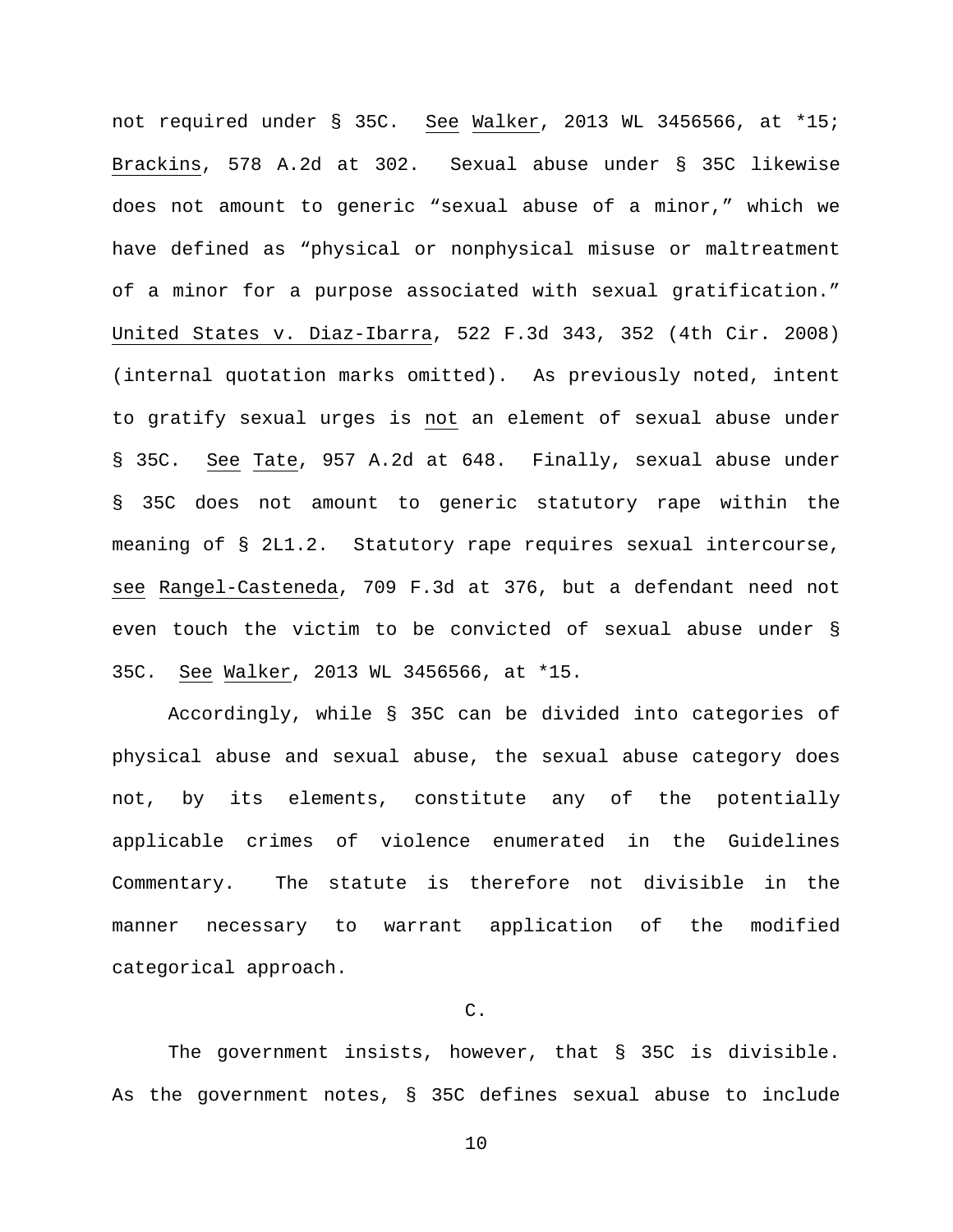sexual offense in any degree. See Md. Code, art. 27, § 35C(a)(6)(ii)(1) ("Sexual abuse" includes, but is not limited to . . . [i]ncest, rape, or sexual offense in any degree"). In the government's view, the incorporation of these state-law sex crimes creates additional categories of child sexual abuse - for example, sexual abuse through the commission of rape or sexual abuse through the commission of a sexual offense. And because at least some of the incorporated offenses are categorically crimes of violence for purposes of U.S.S.G. § 2L1.2, see Chacon, 533 F.3d at 258 (second-degree sexual offense under Maryland law constitutes a conviction for forcible sex offense), the government argues that the statute is divisible into crimes-of-violence categories and that the modified categorical approach was therefore properly applied. We disagree.

As the Supreme Court emphasized in Descamps, the "central feature" of both the categorical approach and its helper, the modified categorical approach, is "a focus on the elements, rather than the facts, of a crime." Descamps, 133 S. Ct. at 2285. The elements of the crime of sexual abuse of a child are those previously listed--an act involving sexual molestation or sexual exploitation of a minor, by a person with the requisite familial or custodial relationship to the minor. See Schmitt, 63 A.3d at 643. The crimes listed in § 35C(6)(ii) are "merely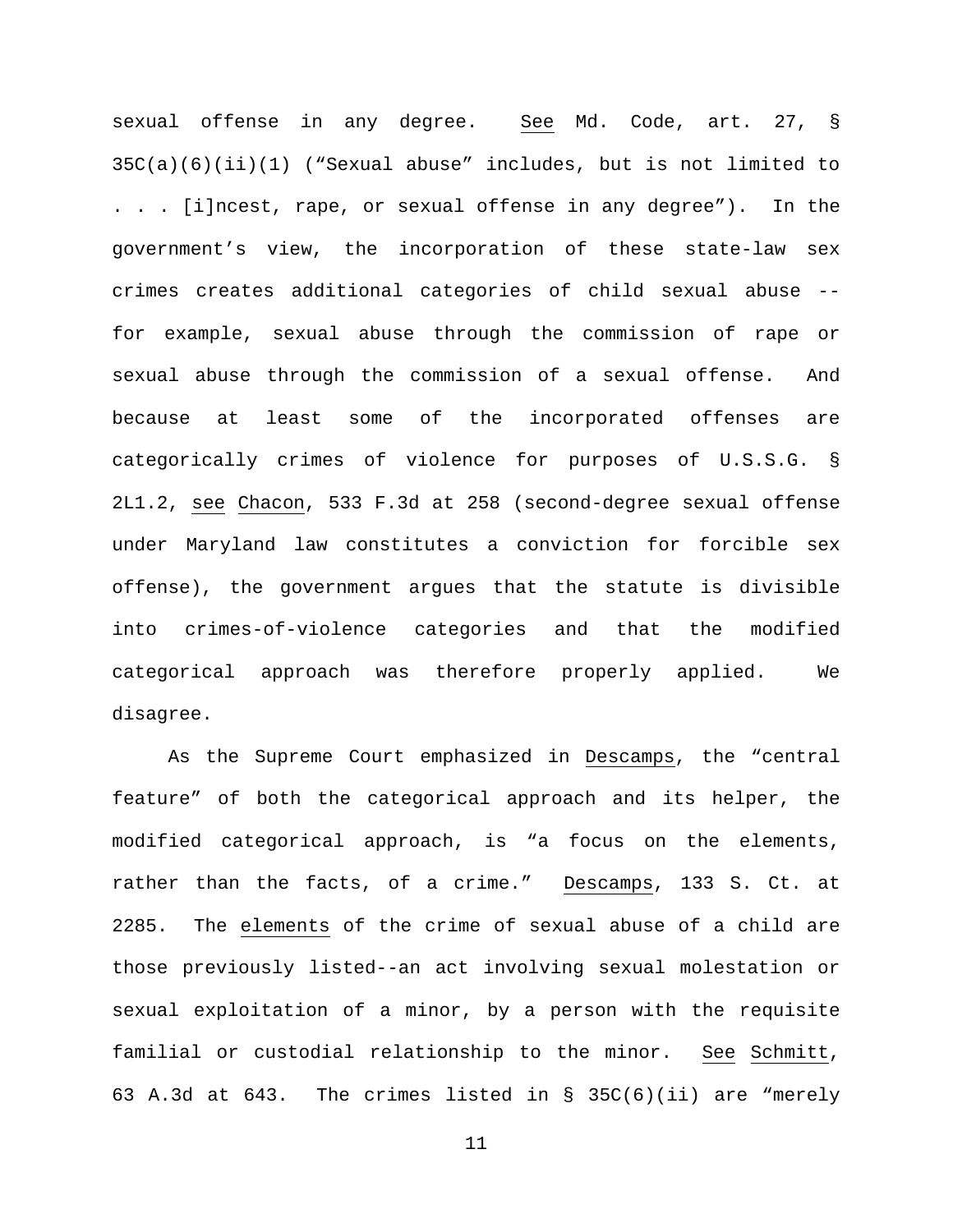illustrative," Walker, 2013 WL 3456566, at \*14, and they simply "provide[] examples of acts that come within [the statutory] definition," Tribbitt, 943 A.2d at 1266. The crimes, therefore, are not elements of the offense, but serve only as a nonexhaustive list of various means by which the elements of sexual molestation or sexual exploitation can be committed.<sup>[2](#page-11-0)</sup> See Crispino v. State, 7 A.3d 1092, 1102-03 (Md. 2010). And as alternative means rather than elements, the listed crimes are simply irrelevant to our inquiry. See Descamps, 133 S. Ct. at 2285 n.2.

#### III.

Because the elements of sexual abuse of a child under § 35C do not correspond to the elements of any of the relevant

<span id="page-11-0"></span> $2 \text{ Vogel v. State}$ , 543 A.2d 398 (Md. Ct. Spec. App. 1988), is not to the contrary. The defendant in Vogel was convicted of and sentenced separately for both third-degree sexual offense and child abuse under § 35C. Because the convictions were based on the same, single incident of sexual contact, the defendant argued on appeal that Double Jeopardy principles precluded the separate sentences. See id. at 399. Noting that abuse under § 35C was a "multi-purpose" crime, where "even fundamentally different things may nonetheless constitute the same crime," id. at 401, the court held that when Double Jeopardy issues are raised in cases involving such umbrella crimes, the elements of the crime are the particular alternative elements implicated by<br>the facts of the case. See id. at 401-02. Vogel's the facts of the case. See id. at 401-02. Vogel's consideration, for Double Jeopardy purposes, of the elements of a crime listed in § 35C(a)(6)(ii) does not transform the elements of those listed crimes into necessary elements of abuse under § 35C.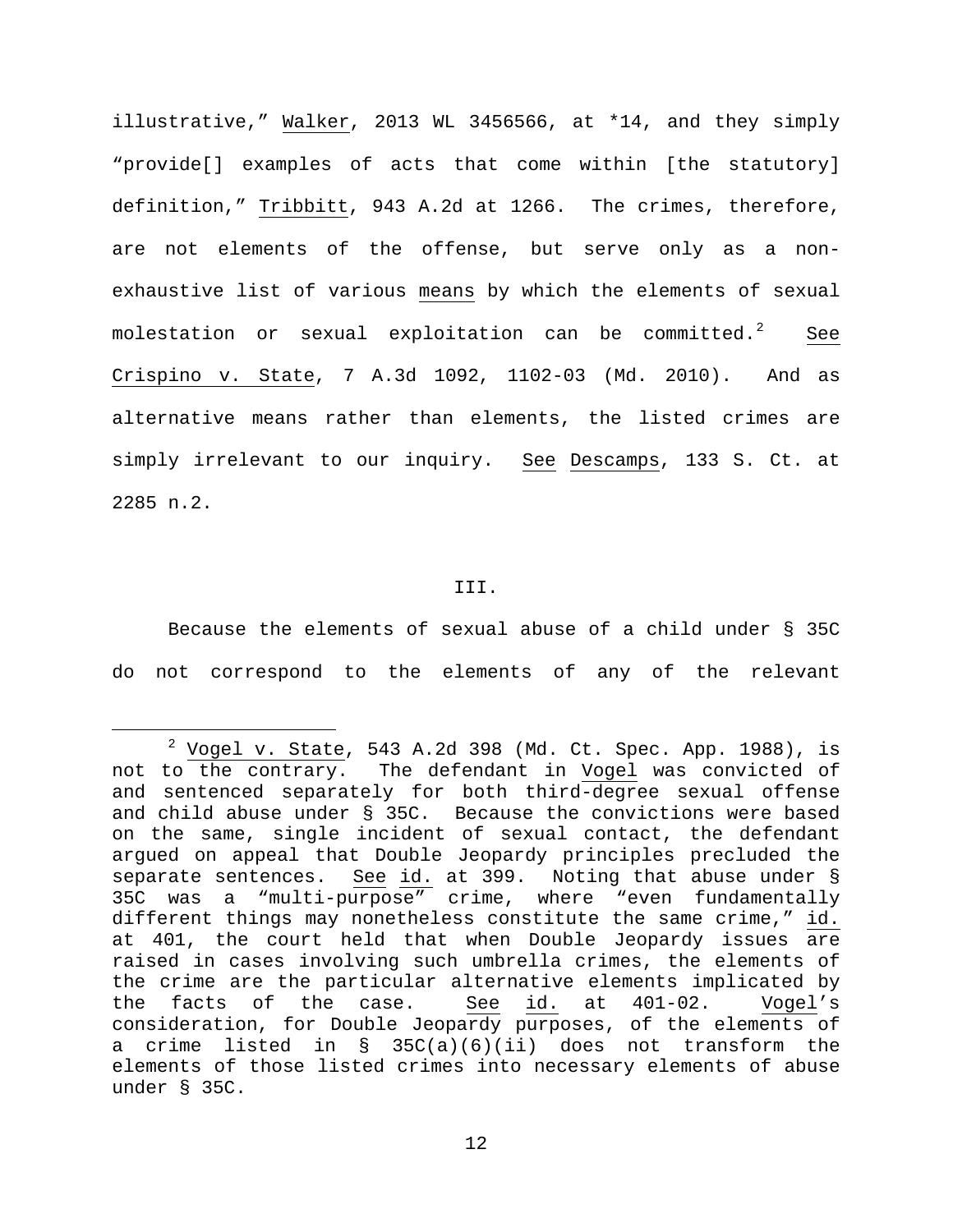enumerated offenses, § 35C is not divisible along crime-ofviolence lines. The statute therefore is not divisible in the manner necessary to permit application of the modified categorical approach. See Descamps, 133 S. Ct. at 2286 (explaining that application of modified categorical approach is proper "only when a statute defines [a crime] . . . not . . . overbroadly, but instead alternatively, with one statutory phrase corresponding to the generic crime and another not" (emphasis added)); Gomez, 690 F.3d at 201 (modified categorical approach inapplicable to a conviction for physical child abuse under § 35C because physical-abuse portion of statute is not divisible along crime-of-violence lines).

And because the modified categorical approach is inapplicable, the question becomes whether a conviction for sexual abuse under § 35C is, as a categorical matter, a crime of violence as defined by U.S.S.G § 2L1.2. As our previous analysis of the divisibility of § 35C makes clear, that question must be answered in the negative. Sexual abuse under § 35C, whether involving sexual molestation or sexual exploitation, does not require the use or threatened use of physical force, and the offense may be committed without committing any of the enumerated crimes of violence. Cabrera's conviction for abuse under § 35C therefore is not a crime of violence, see U.S.S.G. § 2L1.2 cmt. n.1(B)(iii), and the district court therefore erred